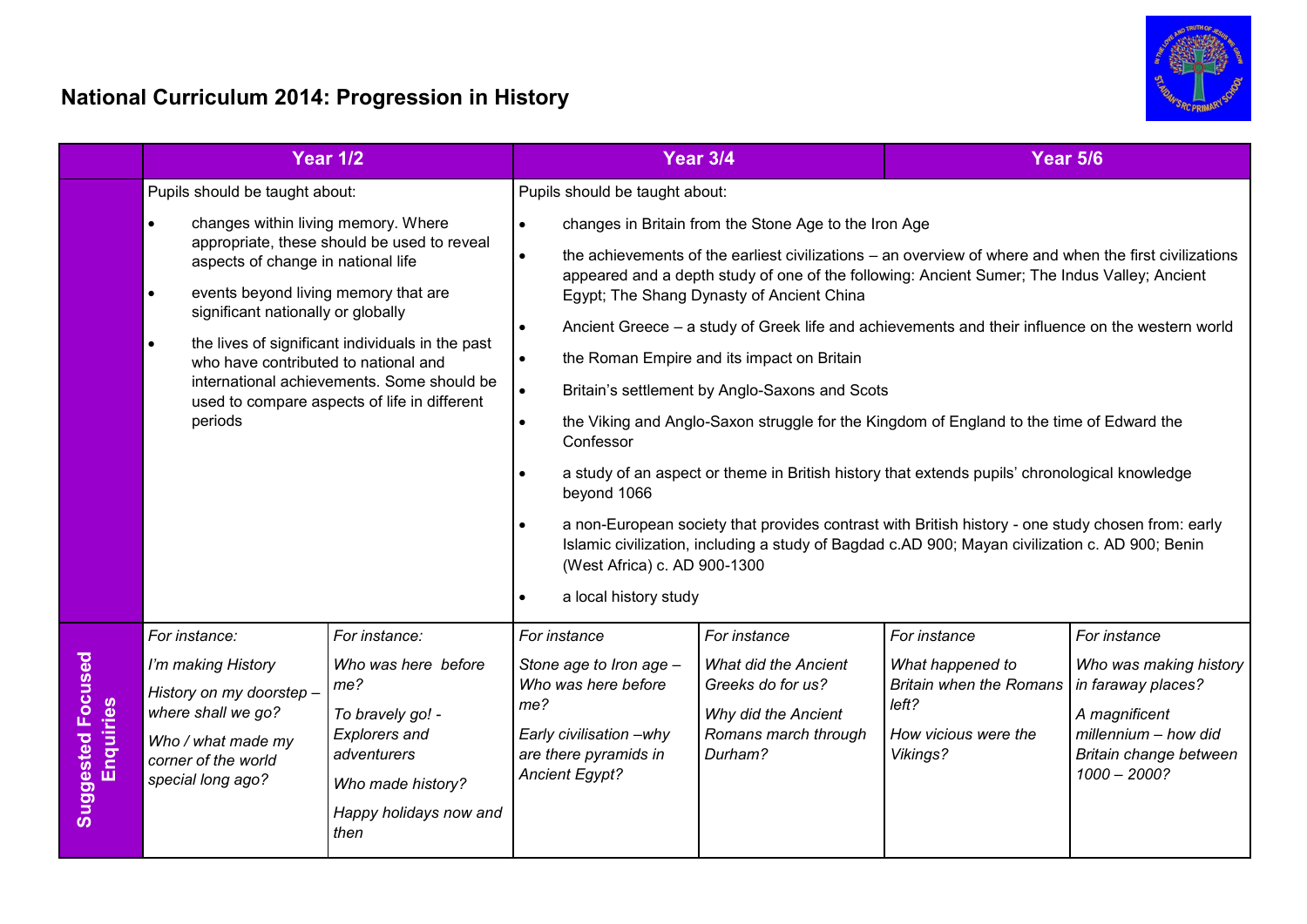## **National Curriculum 2014: Progression in History**



|                                   | <b>Year 1/2</b>                                                                                                                                                                                                                                                                                                                                                                                              | Year 3/4                                                                                                                                                                                                                                                                                                                                                                                                      | <b>Year 5/6</b>                                                                                                                                                                                                                                                                                                                                              |
|-----------------------------------|--------------------------------------------------------------------------------------------------------------------------------------------------------------------------------------------------------------------------------------------------------------------------------------------------------------------------------------------------------------------------------------------------------------|---------------------------------------------------------------------------------------------------------------------------------------------------------------------------------------------------------------------------------------------------------------------------------------------------------------------------------------------------------------------------------------------------------------|--------------------------------------------------------------------------------------------------------------------------------------------------------------------------------------------------------------------------------------------------------------------------------------------------------------------------------------------------------------|
| Chronology                        | For instance:<br>Develop, then demonstrate an awareness of the<br>past, using common words and phrases relating to<br>the passing of time<br>Show where places, people and events fit into a<br>broad chronological framework<br>Begin to use dates                                                                                                                                                          | For instance:<br>Develop increasingly secure chronological<br>knowledge and understanding of history, local,<br><b>British and world</b><br>Put events, people, places and artefacts on a time-<br>line<br>Use correct terminology to describe events in the<br>past                                                                                                                                          | For instance:<br>As Year 3/4, and<br>Use greater depth and range of knowledge                                                                                                                                                                                                                                                                                |
| <b>Historical</b><br><b>Terms</b> | For instance:<br>Develop, the use a wide vocabulary of historical<br>terms, such as: a long time ago, recently, when my<br>were younger, years, decades, centuries                                                                                                                                                                                                                                           | For instance:<br>Develop use of appropriate subject terminology,<br>such as: empire, civilisation, monarch                                                                                                                                                                                                                                                                                                    | For instance:<br>Record knowledge and understanding in a variety<br>of ways, using dates and key terms appropriately                                                                                                                                                                                                                                         |
| <b>Historical Enquiry</b>         | For instance:<br>Ask and begin to answer questions about events<br>e.g. When? What happened? What was it like?<br>Why? Who was involved?<br>Understand some ways we find out about the past<br>e.g. using artefacts, pictures, stories and websites<br>Choose and use parts of stories and other sources<br>to show understanding of events<br>Communicate understanding of the past in a variety<br>of ways | For instance:<br>Ask and answer questions about the past,<br>considering aspects of change, cause, similarity and<br>difference and significance<br>Suggest where we might find answers to questions<br>considering a range of sources<br>Understand that knowledge about the past is con-<br>structed from a variety of sources<br>Construct and organise responses by selecting<br>relevant historical data | For instance:<br>Devise, ask and answer more complex questions<br>about the past, considering key concepts in history<br>Select sources independently and give reasons for<br>choices<br>Analyse a range of source material to promote<br>evidence about the past<br>Construct and organise response by selecting and<br>organising relevant historical data |